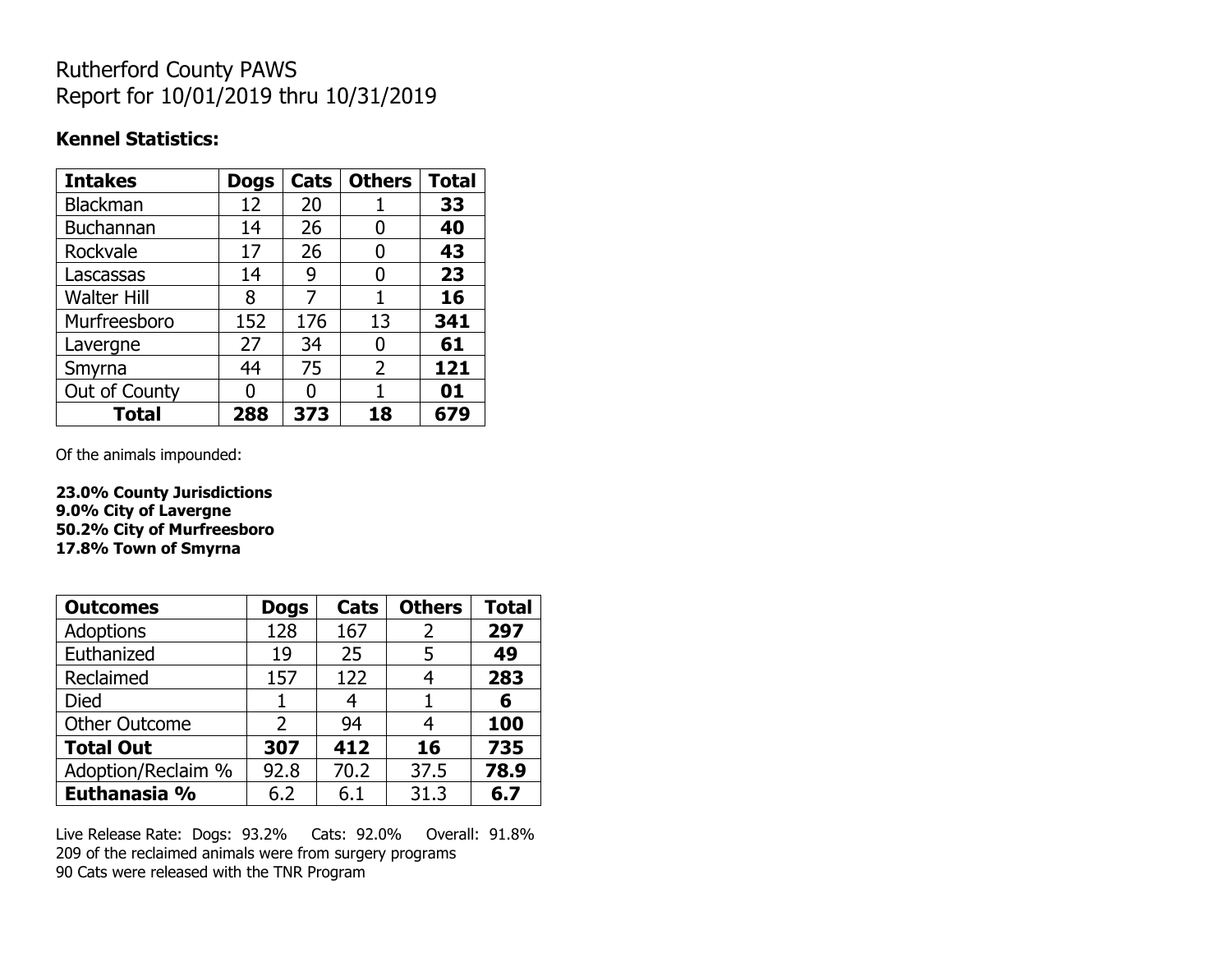Animals left in shelter on 10/31/2019: 152

2622 People visited the shelter looking for a lost /new pet.

2473 Logged calls/voice mails for the month.

### **Activity Report by Jurisdiction:**

| Zones           | <b>Calls Received</b> | <b>Calls Completed</b> |
|-----------------|-----------------------|------------------------|
| <b>Blackman</b> | 202                   | 216                    |
| Buchannan       | 177                   | 183                    |
| Lavergne        | 302                   | 334                    |
| Lascassas       | 136                   | 147                    |
| Murfreesboro    | 784                   | 840                    |
| Rockvale        | 136                   | 151                    |
| Smyrna          | 236                   | 252                    |
| Walter Hill     | 88                    | 94                     |
| Out of Area     | 41                    | 41                     |
| <b>Total</b>    | 2102                  | 2258                   |

37.1% County Jurisdictions 14.4% City of Lavergne 37.3% City of Murfreesboro 11.2% Town of Smyrna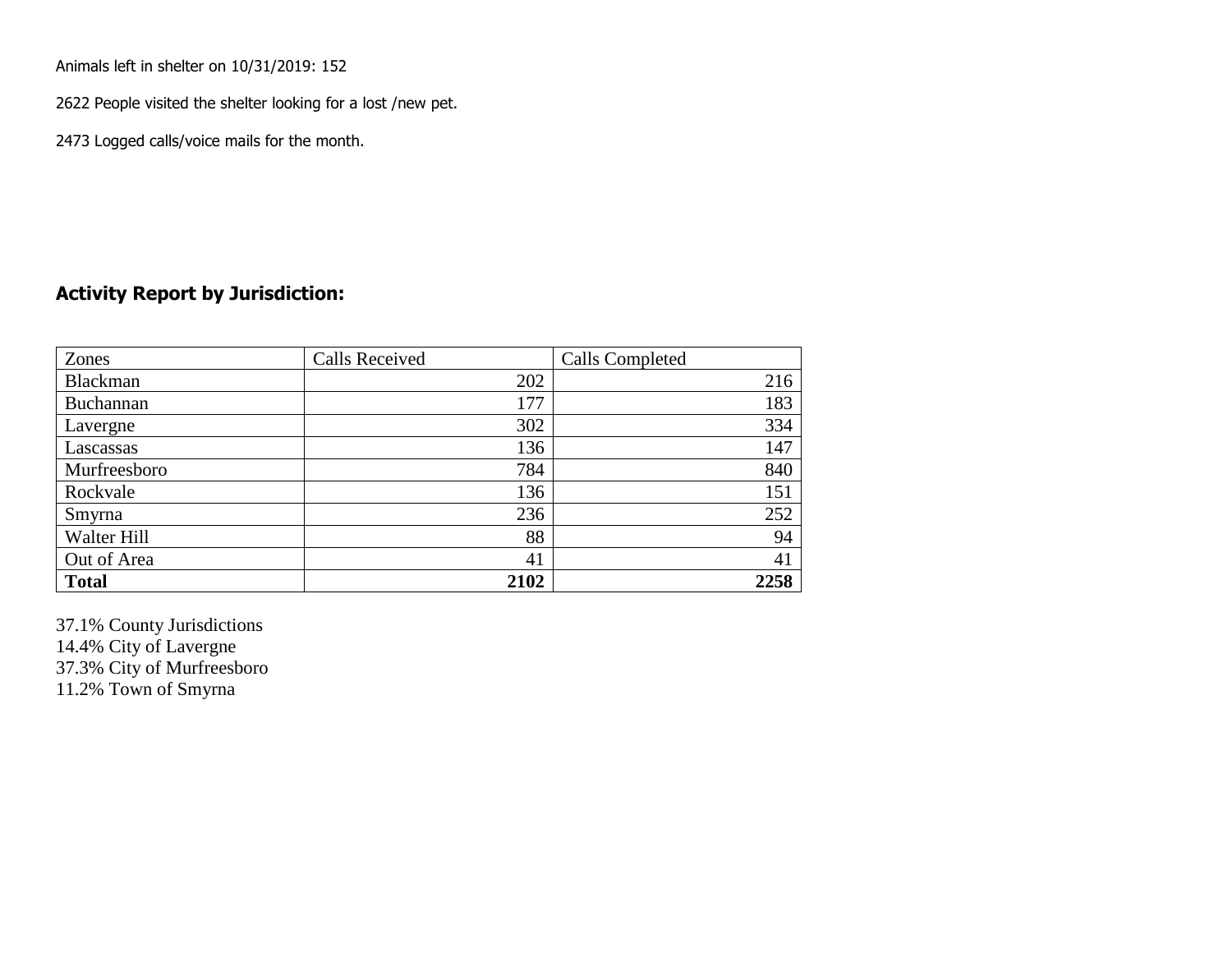# **Mileage:**

| <b>Officer</b> | <b>Miles</b> |
|----------------|--------------|
| 421            | 1304         |
| 423            | 2581         |
| 424            | 1824         |
| 425            | 1332         |
| 426            | 1626         |
| 427            | 1274         |
| 428            | 1310         |
| 439            | 83           |
| 430            | 1202         |
| 431            | 1390         |
| 437            | 1473         |
|                |              |
|                |              |
|                |              |
|                |              |
|                |              |
|                |              |
| <b>Total</b>   | 15399        |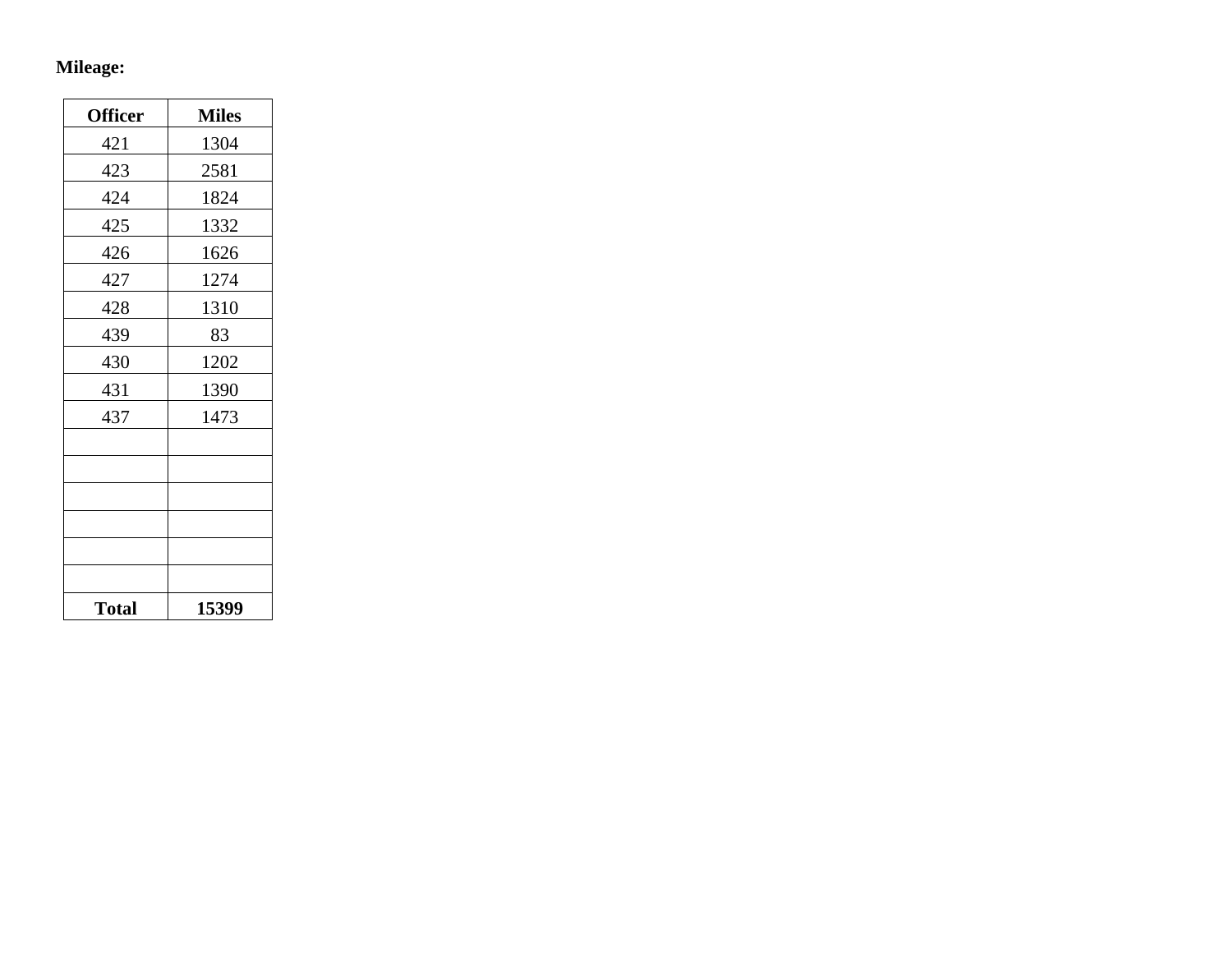## Fiscal Year-to-Date Report 07/01/2019 thru 10/31/2019

### **Kennel Statistics:**

| <b>Intakes</b>     | <b>Dogs</b> | Cats | <b>Others</b> | <b>Total</b> |
|--------------------|-------------|------|---------------|--------------|
| Blackman           | 45          | 74   | 3             | 122          |
| Buchannan          | 50          | 61   | 3             | 114          |
| Rockvale           | 54          | 85   | 2             | 141          |
| Lascassas          | 43          | 53   | 1             | 97           |
| <b>Walter Hill</b> | 31          | 52   | 2             | 85           |
| Murfreesboro       | 672         | 729  | 55            | 1456         |
| Lavergne           | 99          | 166  | 3             | 268          |
| Smyrna             | 143         | 282  | 17            | 442          |
| Out of County      | 8           | 22   | 1             | 31           |
| <b>Total</b>       | 1145        | 1524 | 87            | 2756         |

Of the animals impounded since July 01:

**21.5% County Jurisdictions 9.7% City of Lavergne 52.8% City of Murfreesboro**

**16.0% Town of Smyrna**

| <b>Outcomes</b>      | <b>Dogs</b> | Cats | <b>Others</b> | <b>Total</b> |
|----------------------|-------------|------|---------------|--------------|
| <b>Adoptions</b>     | 536         | 721  | 22            | 1279         |
| Euthanized           | 72          | 100  | 14            | 186          |
| Reclaimed            | 479         | 409  | 6             | 894          |
| Died                 | 6           | 49   | 8             | 63           |
| <b>Other Outcome</b> | 12          | 271  | 36            | 319          |
| <b>Total Out</b>     | 1105        | 1550 | 86            | 2741         |
| Adoption/Reclaim %   | 91.9        | 72.9 | 32.6          | 79.3         |
| Euthanasia %         | 6.5         | 6.5  | 16.3          | 6.8          |

Live Release Rate: 90.0%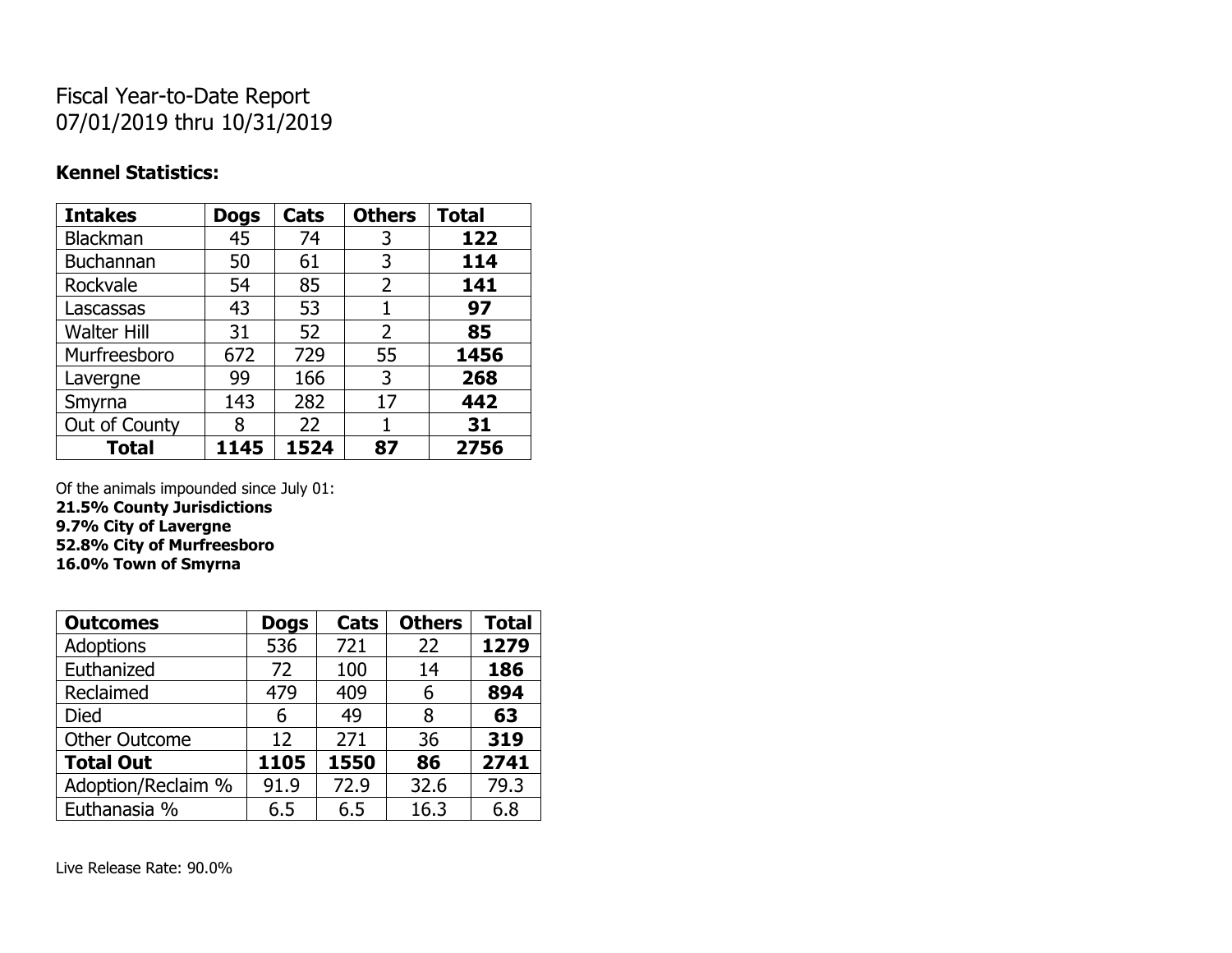10837 People have visited the shelter since July 01, 2018 looking for a lost /new pet.

9575 Logged calls/voice mails since July 01, 2018.

## **Activity Report by Jurisdiction:**

| Zones           | <b>Calls Received</b> | <b>Calls Completed</b> |
|-----------------|-----------------------|------------------------|
| <b>Blackman</b> | 881                   | 896                    |
| Buchannan       | 554                   | 565                    |
| Lavergne        | 993                   | 1025                   |
| Lascassas       | 525                   | 537                    |
| Murfreesboro    | 3023                  | 3093                   |
| Rockvale        | 463                   | 477                    |
| Smyrna          | 927                   | 945                    |
| Walter Hill     | 469                   | 476                    |
| Out of Area     | 125                   | 125                    |
| <b>Total</b>    | 7960                  | 8139                   |

37.8% County Jurisdictions 12.5% City of Lavergne 38.0% City of Murfreesboro 11.7% Town of Smyrna